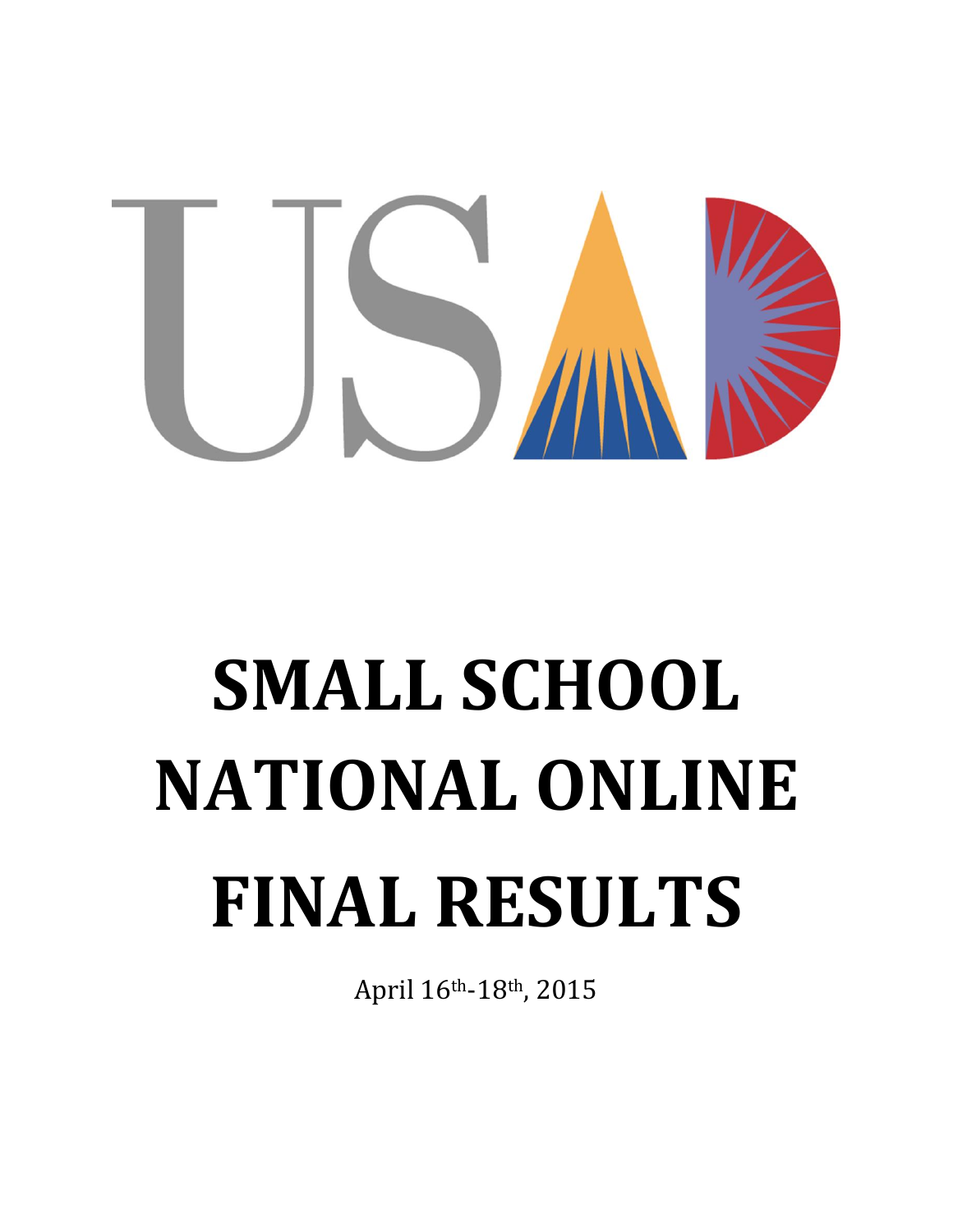# **Table of Contents**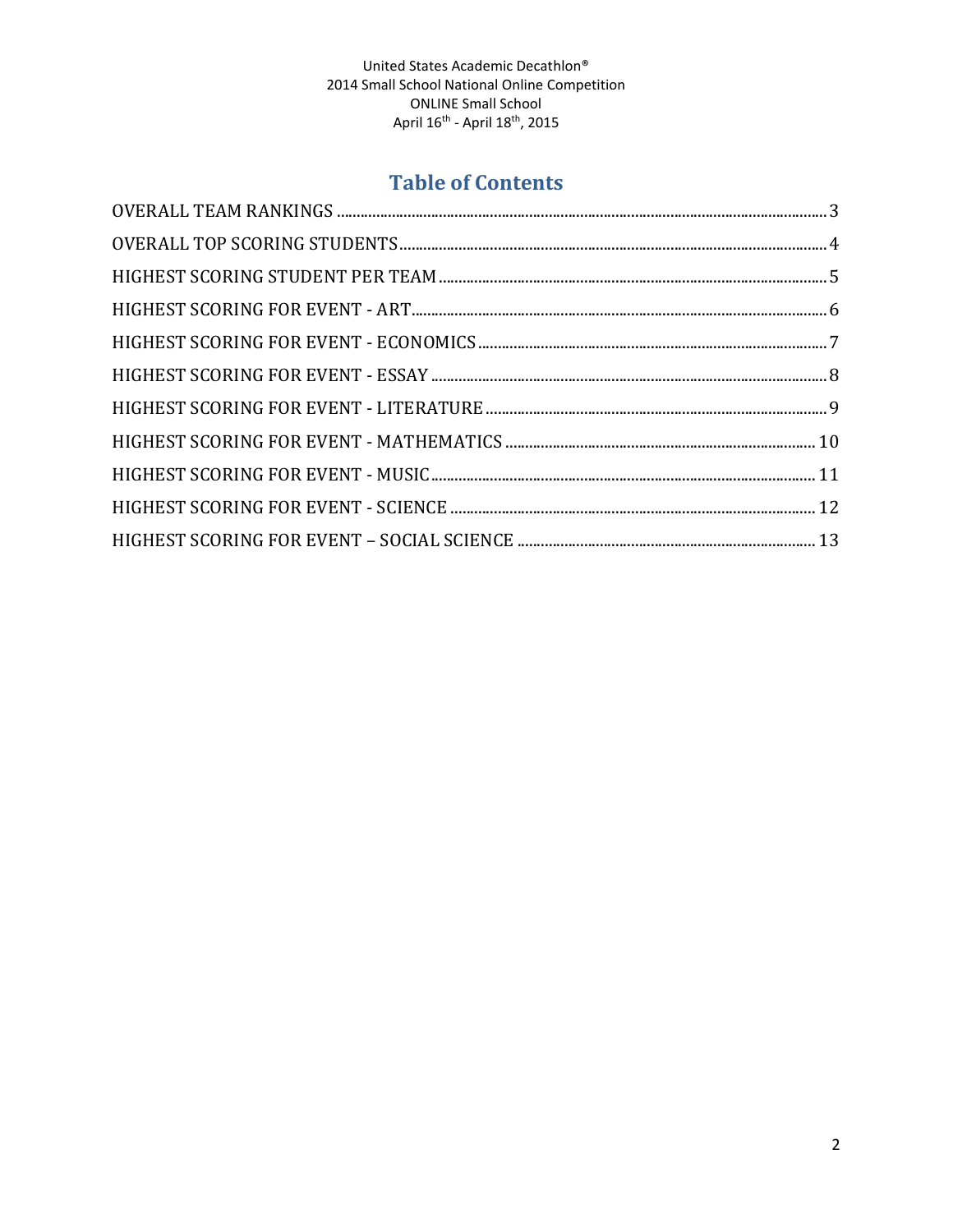United States Academic Decathlon® 2014 Small School National Online Competition ONLINE Small School April 16<sup>th</sup> - April 18<sup>th</sup>, 2015

# **OVERALL TEAM RANKINGS**

<span id="page-2-0"></span>

| <b>High School</b>             | <b>State</b> | <b>Team Total</b> |
|--------------------------------|--------------|-------------------|
| <b>University High School</b>  | California   | 34,834.3          |
| Penns Valley Area              | Pennsylvania | 30,112.8          |
| <b>Mount Michael</b>           | Nebraska     | 30,016.0          |
| <b>BASIS Chandler</b>          | Arizona      | 29,995.4          |
| South Central Calhoun          | Iowa         | 25,332.3          |
| Talkington                     | <b>Texas</b> | 24,268.6          |
| Marathon                       | Wisconsin    | 22,690.1          |
| <b>Frontier Academy</b>        | Colorado     | 22,571.2          |
| Chicago Ag Science             | Illinois     | 21,879.1          |
| DaVinci Academy                | Utah         | 21,691.3          |
| Xavier Charter                 | Idaho        | 20,423.2          |
| <b>Monmouth Academy</b>        | Maine        | 19,736.6          |
| Lyndonville Central            | New York     | 17,088.8          |
| <b>Chattahoochee County</b>    | Georgia      | 14,000.5          |
| Youngstown Christian           | Ohio         | 13,602.1          |
| Lake Crystal Wellcome Memorial | Minnesota    | 11,714.0          |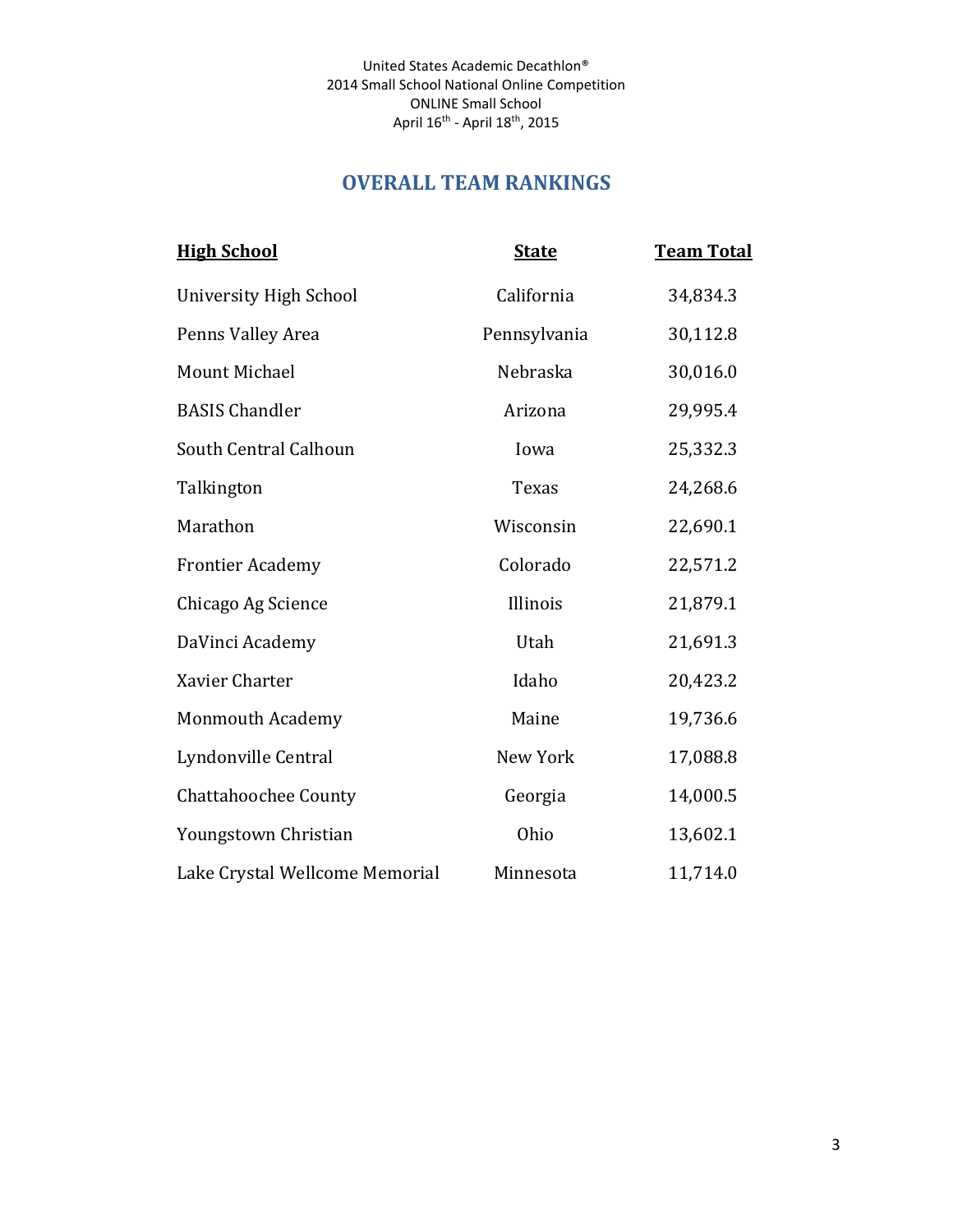# **OVERALL TOP SCORING STUDENTS**

#### <span id="page-3-0"></span>**Honors**

| <b>Student</b>     | <u>High School</u>     | <b>State</b> | <b>Score</b> |
|--------------------|------------------------|--------------|--------------|
| Yixue (Anna) Cheng | <b>BASIS Chandler</b>  | Arizona      | 6,944.9      |
| Philip Canoza      | University High School | California   | 6,844.0      |
| Fayyaz Ahamed      | University High School | California   | 6,780.9      |

## **Scholastic**

| <b>Student</b> | <b>High School</b>     | <b>State</b> | <b>Score</b> |
|----------------|------------------------|--------------|--------------|
| Andrew Pham    | University High School | California   | 6,125.7      |
| Ric Rodriguez  | University High School | California   | 5,443.4      |
| Sean Chan      | University High School | California   | 5,282.1      |

| <b>Student</b>   | <b>High School</b>     | <b>State</b> | <b>Score</b> |
|------------------|------------------------|--------------|--------------|
| Christian Wilson | University High School | California   | 5,430.9      |
| Jacob Ramaekers  | Mount Michael          | Nebraska     | 4,732.9      |
| Dalton Wood      | <b>BASIS Chandler</b>  | Arizona      | 4,648.0      |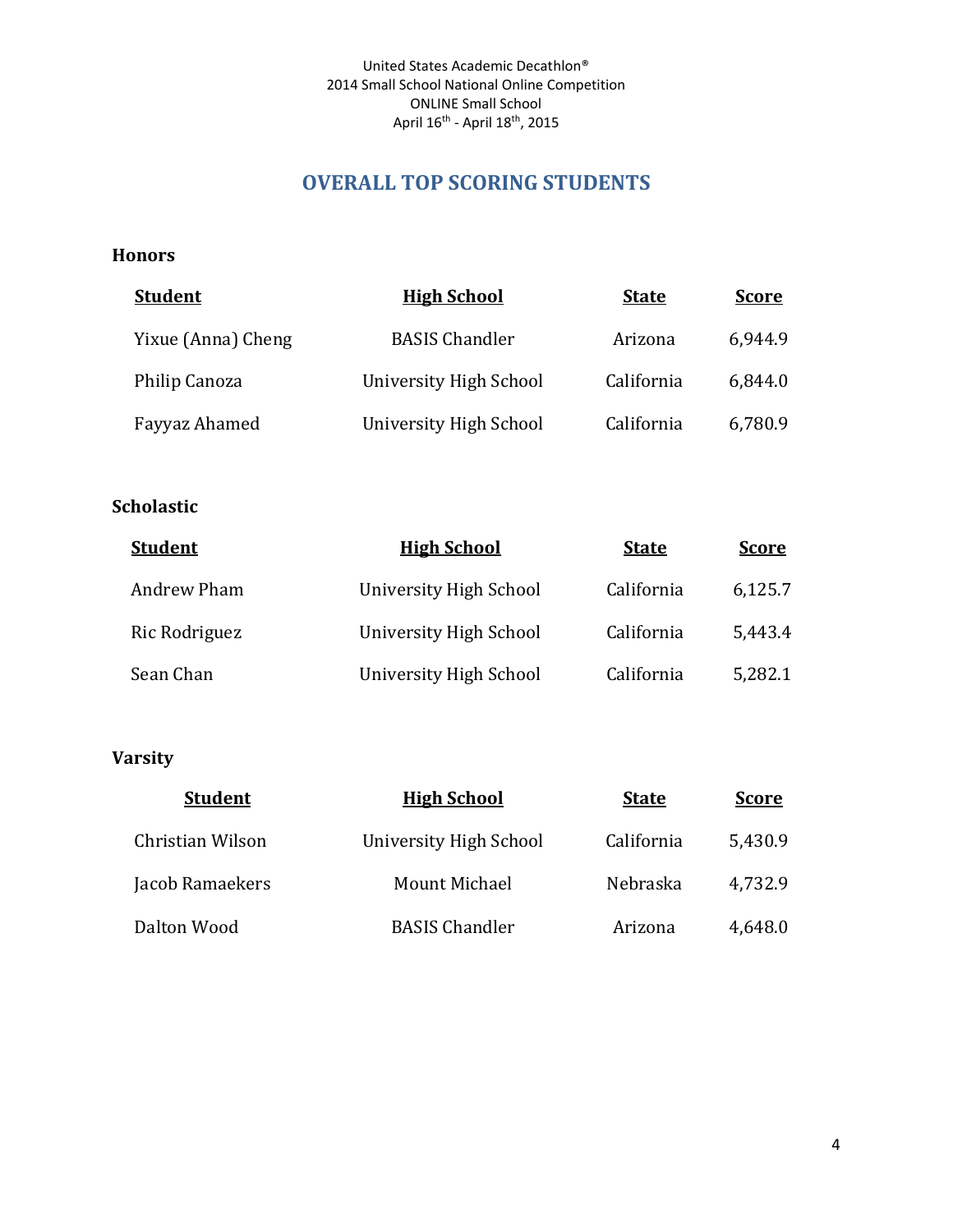# **HIGHEST SCORING STUDENT PER TEAM**

<span id="page-4-0"></span>

| <b>Student</b>         | <b>High School</b>             | <b>State</b> | <b>Score</b> |
|------------------------|--------------------------------|--------------|--------------|
| Yixue (Anna) Cheng     | <b>BASIS Chandler</b>          | Arizona      | 6,944.9      |
| Satchel Beranek        | Marathon                       | Wisconsin    | 4,933.7      |
| <b>Brady Swanson</b>   | Lake Crystal Wellcome Memorial | Minnesota    | 2,618.0      |
| Rachael Kiefer         | Lyndonville Central            | New York     | 3,252.9      |
| Dustin Chandler        | <b>Chattahoochee County</b>    | Georgia      | 3,860.7      |
| Kjersti Olson          | South Central Calhoun          | Iowa         | 5,645.0      |
| Jonathan Collins       | <b>Mount Michael</b>           | Nebraska     | 5,856.4      |
| Maria McQuaide         | Penns Valley Area              | Pennsylvania | 6,607.9      |
| Michael Lambert        | Xavier Charter                 | Idaho        | 4,246.4      |
| Zaina Moussa           | Talkington                     | Texas        | 4,985.0      |
| Philip Canoza          | <b>University High School</b>  | California   | 6,844.0      |
| Corey Tatarka          | <b>Monmouth Academy</b>        | Maine        | 4,355.9      |
| <b>Abigail Morris</b>  | Youngstown Christian           | Ohio         | 4,266.4      |
| Nathan Veillon         | DaVinci Academy                | Utah         | 4,776.3      |
| <b>Timothy Wallace</b> | Chicago Ag Science             | Illinois     | 4,470.4      |
| Victoria Palmer        | <b>Frontier Academy</b>        | Colorado     | 5,156.4      |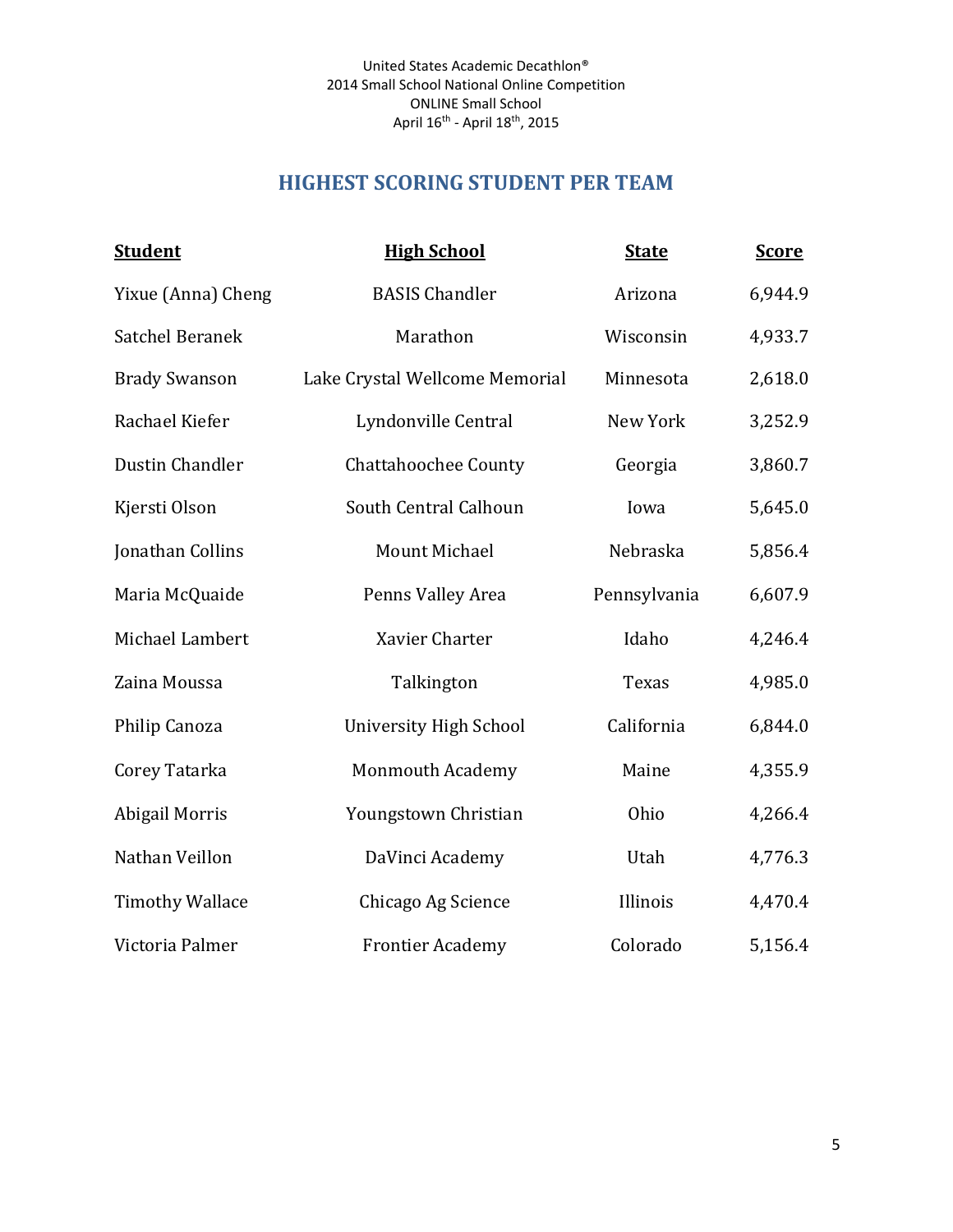# **HIGHEST SCORING FOR EVENT - ART**

#### <span id="page-5-0"></span>**Honors**

|   | <b>Student</b>        | <b>High School</b>     | <b>State</b> | <b>Score</b> |
|---|-----------------------|------------------------|--------------|--------------|
| 1 | Yixue (Anna)<br>Cheng | <b>BASIS Chandler</b>  | Arizona      | 980.0        |
| 2 | Fayyaz Ahamed         | University High School | California   | 940.0        |
| 3 | Philip Canoza         | University High School | California   | 920.0        |
| 3 | Maria McQuaide        | Penns Valley Area      | Pennsylvania | 920.0        |

## **Scholastic**

| <b>Student</b> | <b>High School</b>     | <b>State</b> | <b>Score</b> |
|----------------|------------------------|--------------|--------------|
| Jared Mikuls   | Mount Michael          | Nebraska     | 920.0        |
| 2 Andrew Pham  | University High School | California   | 880.0        |
| Ric Rodriguez  | University High School | California   | 840.0        |

|   | <b>Student</b>         | <u>High School</u>          | <b>State</b>    | <b>Score</b> |
|---|------------------------|-----------------------------|-----------------|--------------|
|   | Christian Wilson       | University High School      | California      | 780.0        |
|   | Jacob Ramaekers        | Mount Michael               | <b>Nebraska</b> | 680.0        |
|   | Dan Kozar              | Penns Valley Area           | Pennsylvania    | 680.0        |
|   | Dustin Chandler        | <b>Chattahoochee County</b> | Georgia         | 640.0        |
| 3 | Dalton Wood            | <b>BASIS Chandler</b>       | Arizona         | 640.0        |
|   | <b>Bailey Schrader</b> | Talkinton                   | Texas           | 640.0        |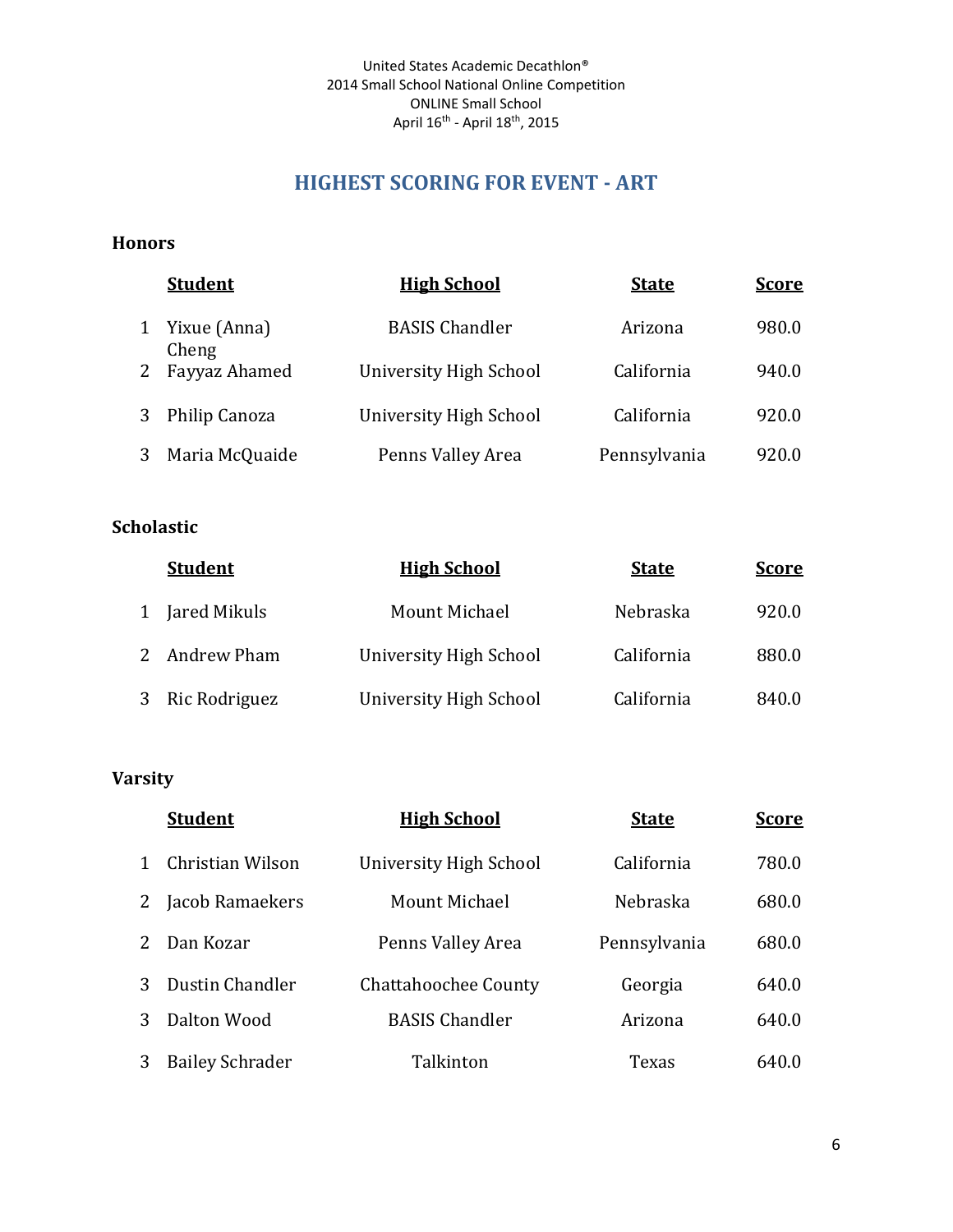#### United States Academic Decathlon® 2014 Small School National Online Competition ONLINE Small School April 16<sup>th</sup> - April 18<sup>th</sup>, 2015

<span id="page-6-0"></span>

# **HIGHEST SCORING FOR EVENT - ECONOMICS**

#### **Honors**

|   | <b>Student</b>        | <b>High School</b>     | <b>State</b> | <u>Score</u> |
|---|-----------------------|------------------------|--------------|--------------|
| 1 | Yixue (Anna)<br>Cheng | <b>BASIS Chandler</b>  | Arizona      | 940.0        |
| 2 | Maria McQuaide        | Penns Valley Area      | Pennsylvania | 880.0        |
| 2 | Fayyaz Ahamed         | University High School | California   | 880.0        |
|   | Philip Canoza         | University High School | California   | 880.0        |
|   | Karthik Ramesh        | University High School | California   | 860.0        |

## **Scholastic**

|   | <b>Student</b>     | <b>High School</b>     | <b>State</b> | <b>Score</b> |
|---|--------------------|------------------------|--------------|--------------|
|   | <b>Andrew Pham</b> | University High School | California   | 860.0        |
|   | Nathan Veillon     | DaVinci Academy        | Utah         | 760.0        |
| 3 | Ric Rodriguez      | University High School | California   | 740.0        |
|   | Isaac Barber       | Marathon               | Wisconsin    | 740.0        |

|   | <b>Student</b>   | <b>High School</b>      | <u>State</u> | <b>Score</b> |
|---|------------------|-------------------------|--------------|--------------|
| 1 | Christian Wilson | University High School  | California   | 660.0        |
|   | 2 Corey Tatarka  | <b>Monmouth Academy</b> | Maine        | 600.0        |
|   | Jacob Ranmaekers | Mount Michael           | Nebraska     | 600.0        |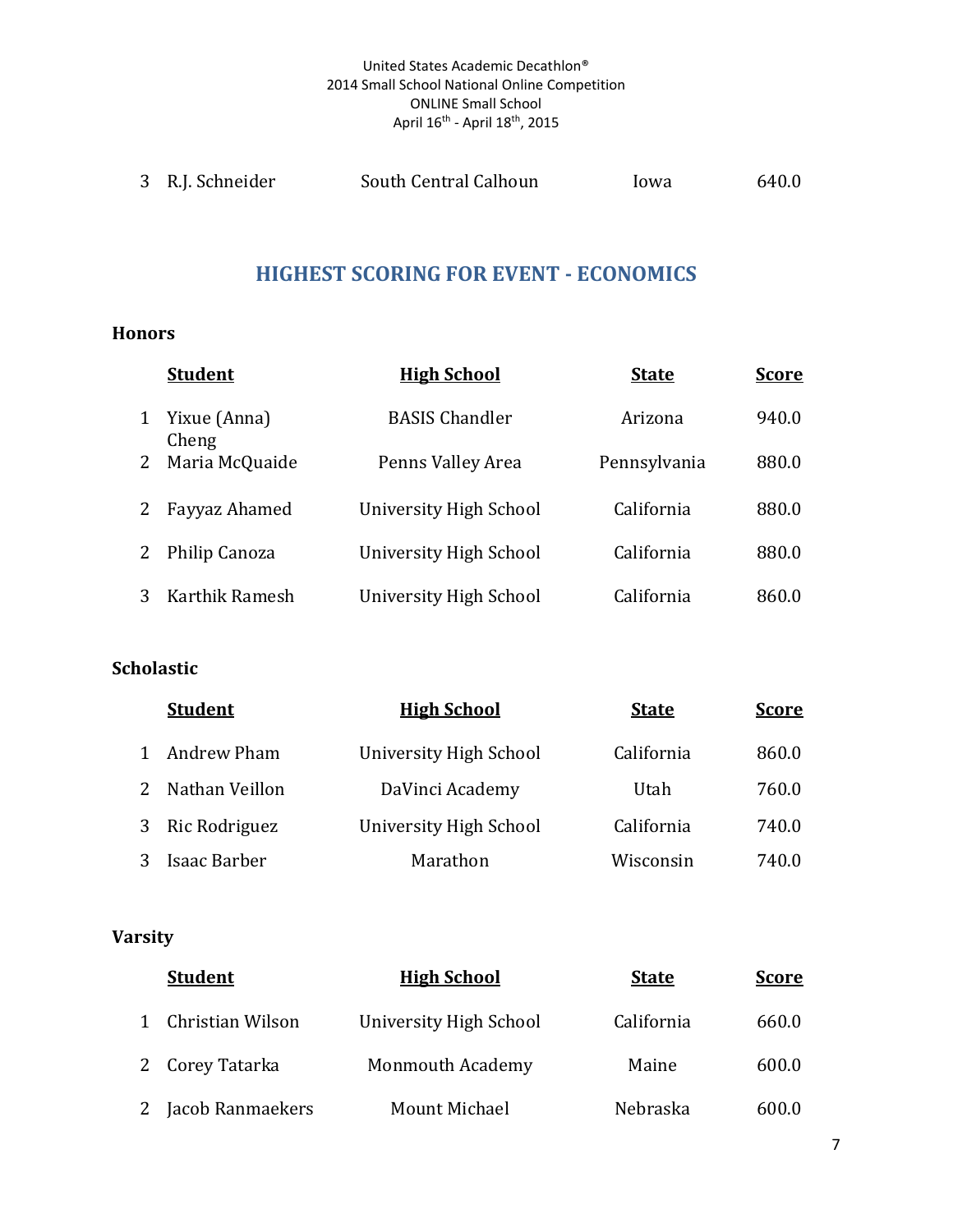#### United States Academic Decathlon® 2014 Small School National Online Competition ONLINE Small School April 16<sup>th</sup> - April 18<sup>th</sup>, 2015

<span id="page-7-0"></span>

| 3 Marissa Konkol   | DaVinci Academy       | Utah     | 580.0 |
|--------------------|-----------------------|----------|-------|
| 3 Jacob Stephenson | South Central Calhoun | lowa     | 580.0 |
| 3 Walter Wear      | Mount Michael         | Nebraska | 580.0 |

# **HIGHEST SCORING FOR EVENT - ESSAY**

## **Honors**

| <b>Student</b>          | <b>High School</b>            | <b>State</b> | <b>Score</b> |
|-------------------------|-------------------------------|--------------|--------------|
| 1 Yixue (Anna)<br>Cheng | <b>BASIS Chandler</b>         | Arizona      | 882.0        |
| 2 Philip Canoza         | <b>University High School</b> | California   | 864.0        |
| 3 Karthik Ramesh        | University High School        | California   | 850.0        |

### **Scholastic**

|              | <b>Student</b>    | <b>High School</b>      | <b>State</b> | <b>Score</b> |
|--------------|-------------------|-------------------------|--------------|--------------|
| $\mathbf{1}$ | Andrew Pham       | University High School  | California   | 880.0        |
|              | 2 Katie Alexander | Talkington              | Texas        | 725.0        |
| 3            | Dylan Goff        | <b>Monmouth Academy</b> | Maine        | 706.0        |

| <b>Student</b>    | <b>High School</b>     | <b>State</b> | <b>Score</b> |
|-------------------|------------------------|--------------|--------------|
| 1 Dalton Wood     | <b>BASIS Chandler</b>  | Arizona      | 768.0        |
| 2 Jacob Ramaekers | Mount Michael          | Nebraska     | 730.0        |
| 3 Michael Perales | University High School | California   | 718.0        |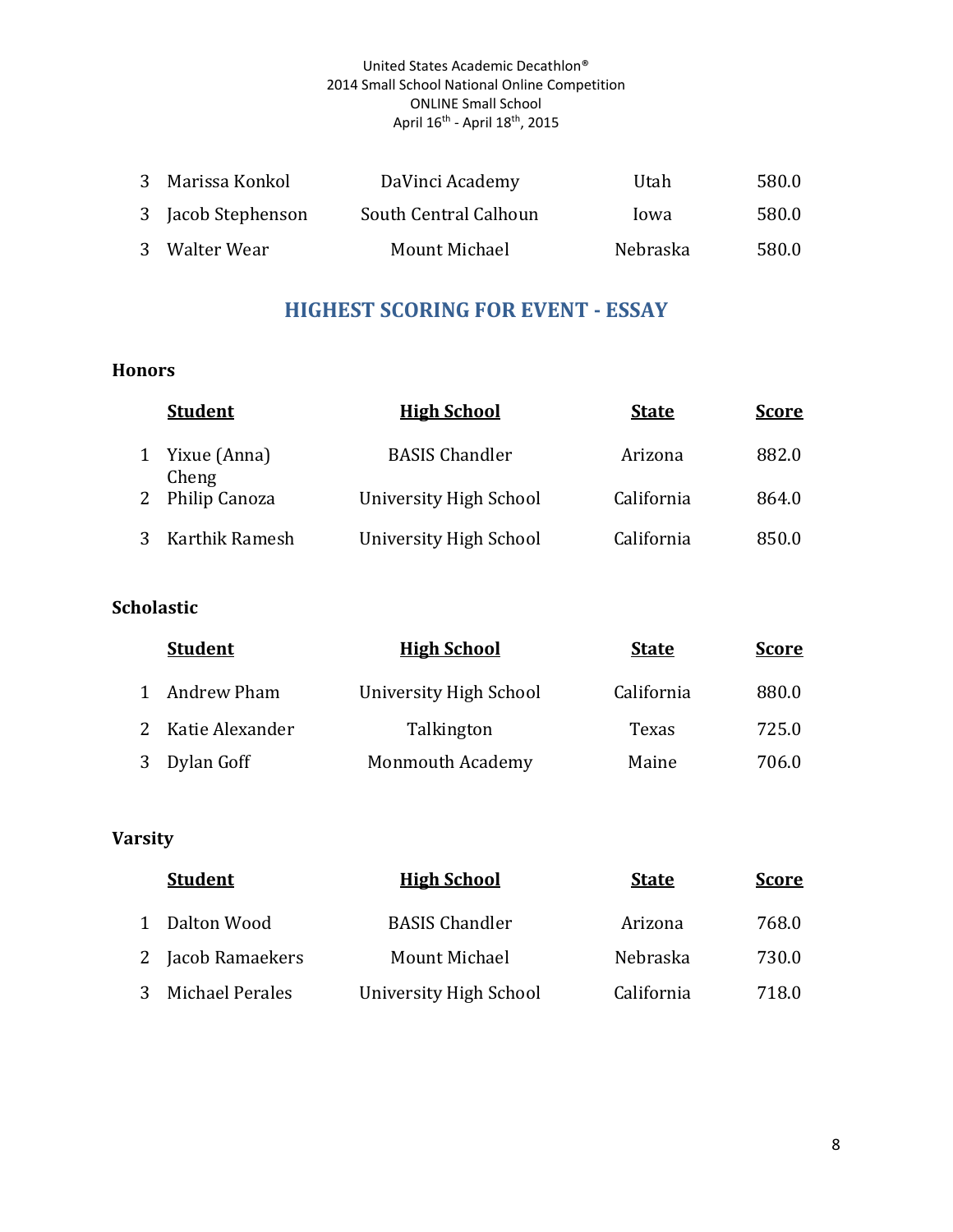# **HIGHEST SCORING FOR EVENT - LITERATURE**

#### <span id="page-8-0"></span>**Honors**

|   | <b>Student</b>          | <b>High School</b>     | <b>State</b> | <b>Score</b> |
|---|-------------------------|------------------------|--------------|--------------|
| 1 | Maria McQuaide          | Penns Valley Area      | Pennsylvania | 780.0        |
|   | 2 Philip Canoza         | University High School | California   | 740.0        |
|   | 3 Yixue (Anna)<br>Cheng | <b>BASIS Chandler</b>  | Arizona      | 720.0        |

## **Scholastic**

|   | <b>Student</b>         | <b>High School</b>      | <b>State</b> | <b>Score</b> |
|---|------------------------|-------------------------|--------------|--------------|
|   | Samantha Bastress      | Penns Valley Area       | Pennsylvania | 660.0        |
|   | Jared Mikuls           | Mount Michael           | Nebraska     | 620.0        |
| 2 | <b>Timothy Wallace</b> | Chicago Ag Science      | Illinois     | 620.0        |
| 3 | Alex Hotovy            | Mount Michael           | Nebraska     | 600.0        |
|   | Kimberlee Lewis        | <b>Monmouth Academy</b> | Maine        | 600.0        |

| <b>Student</b>     | <b>High School</b>      | <b>State</b> | <b>Score</b> |
|--------------------|-------------------------|--------------|--------------|
| 1 Christian Wilson | University High School  | California   | 720.0        |
| 2 Corey Tatarka    | <b>Monmouth Academy</b> | Maine        | 640.0        |
| 3 Dalton Wood      | <b>BASIS Chandler</b>   | Arizona      | 620.0        |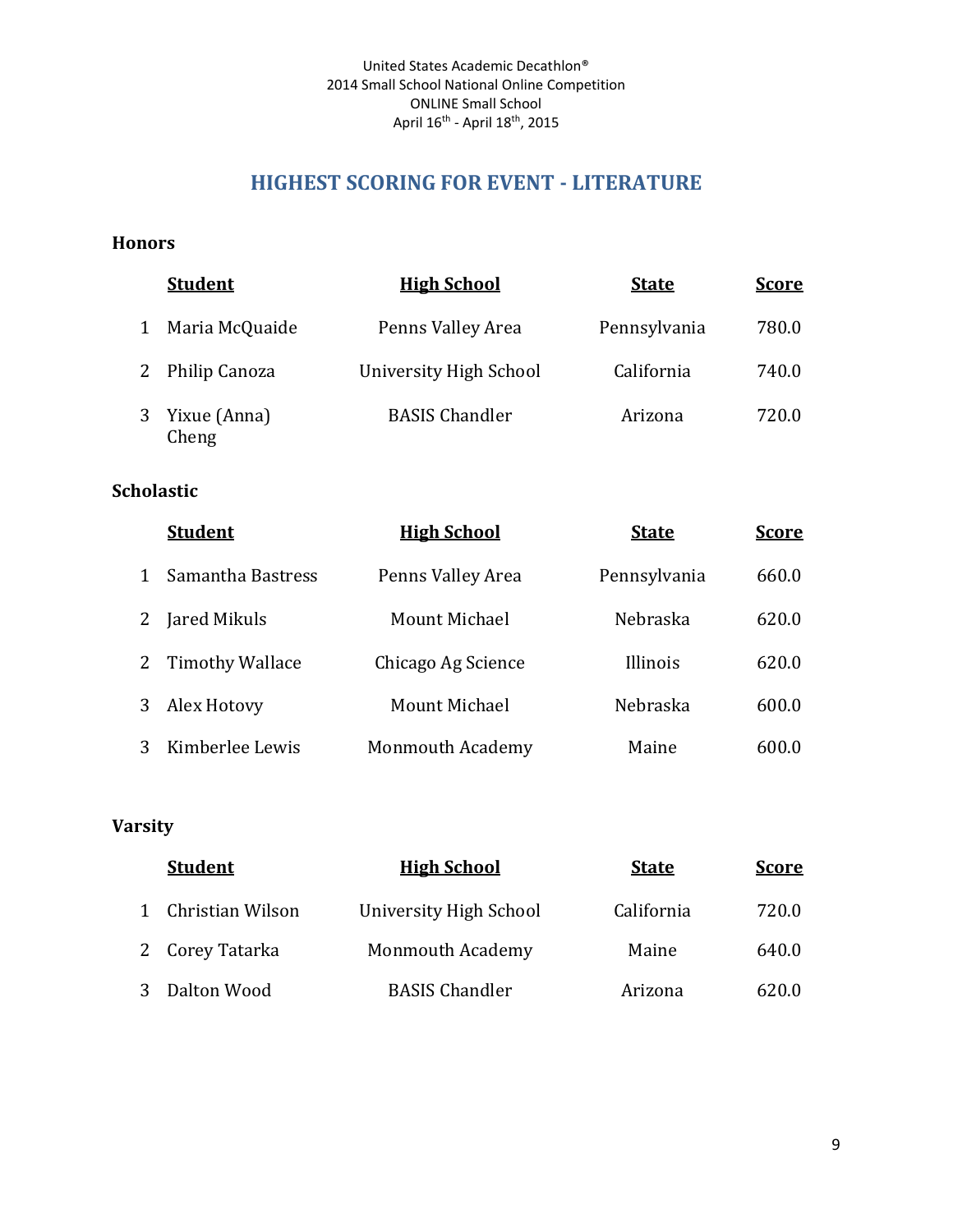# **HIGHEST SCORING FOR EVENT - MATHEMATICS**

#### <span id="page-9-0"></span>**Honors**

| <b>Student</b>     | <b>High School</b>    | <b>State</b> | <b>Score</b> |
|--------------------|-----------------------|--------------|--------------|
| 1 Jonathan Collins | Mount Michael         | Nebraska     | 971.4        |
| 2 Leyi Hu          | <b>BASIS Chandler</b> | Arizona      | 914.3        |
| 3 Ben Kupp         | Penns Valley Area     | Pennsylvania | 885.7        |

## **Scholastic**

|   | <b>Student</b>         | <b>High School</b>      | <b>State</b> | <b>Score</b> |
|---|------------------------|-------------------------|--------------|--------------|
|   | Ric Rodriguez          | University High School  | California   | 771.4        |
| 2 | <b>Garrett Shasley</b> | <b>Frontier Academy</b> | Colorado     | 742.9        |
|   | Andrew Pham            | University High School  | California   | 685.7        |
|   | Alex Hotovy            | Mount Michael           | Nebraska     | 685.7        |

|   | <b>Student</b>   | <b>High School</b>     | <b>State</b> | <b>Score</b> |
|---|------------------|------------------------|--------------|--------------|
|   | River Gowin      | <b>BASIS Chandler</b>  | Arizona      | 742.9        |
| 2 | Jacob Ramaekers  | Mount Michael          | Nebraska     | 542.9        |
|   | Christian Wilson | University High School | California   | 542.9        |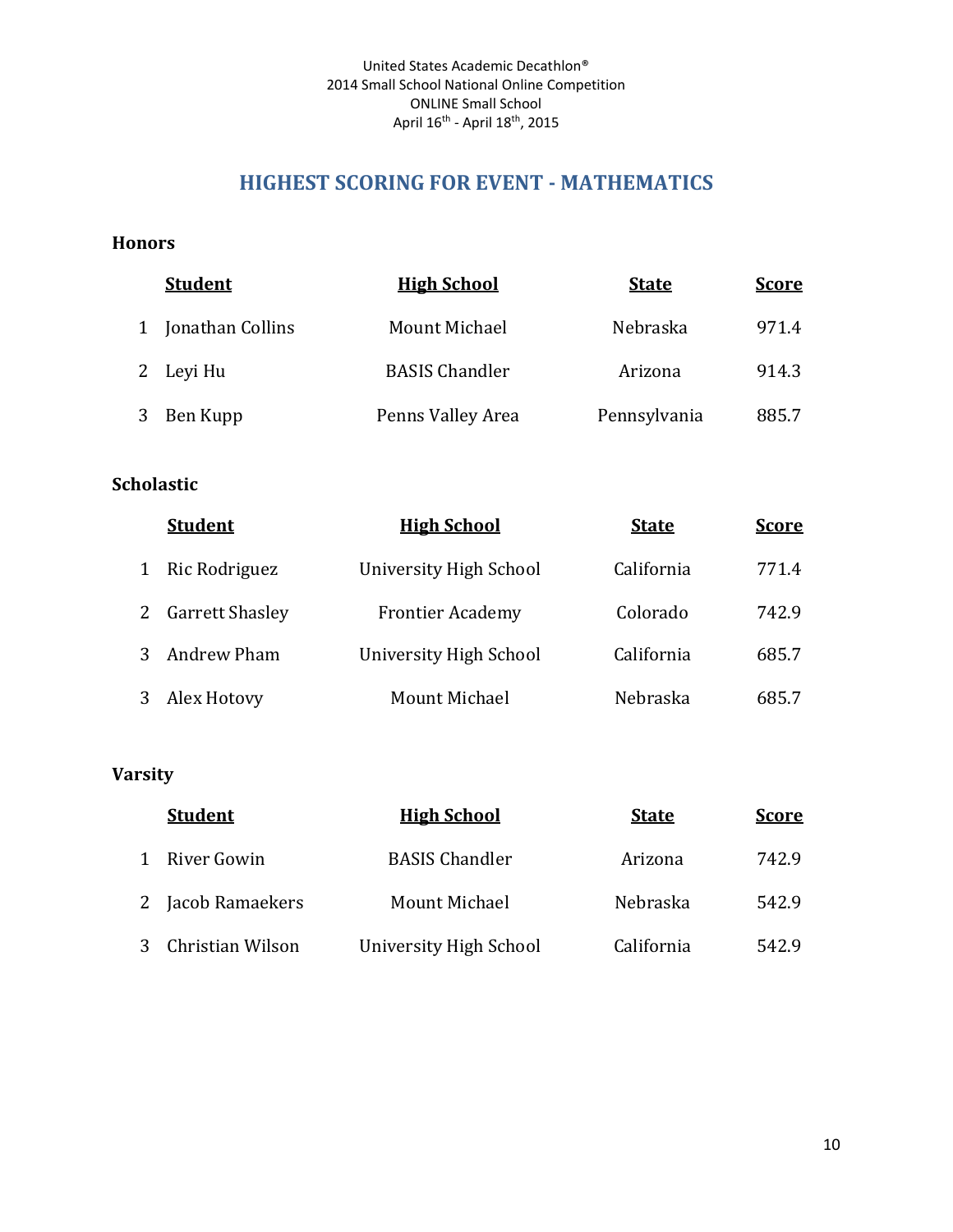# **HIGHEST SCORING FOR EVENT - MUSIC**

## <span id="page-10-0"></span>**Honors**

| <b>Student</b>   | <b>High School</b>            | <b>State</b> | <b>Score</b> |
|------------------|-------------------------------|--------------|--------------|
| 1 Philip Canoza  | <b>University High School</b> | California   | 920.0        |
| 2 Fayyaz Ahamed  | University High School        | California   | 860.0        |
| 3 Maria McQuaide | Penns Valley Area             | Pennsylvania | 840.0        |

## **Scholastic**

| <b>Student</b>    | <b>High School</b>     | <b>State</b> | <b>Score</b> |
|-------------------|------------------------|--------------|--------------|
| Andrew Pham       | University High School | California   | 780.0        |
| 2 Ric Rodriguez   | University High School | California   | 720.0        |
| 3 Timothy Wallace | Chicago Ag Science     | Illinois     | 700.0        |

|              | <b>Student</b>   | <b>High School</b>          | <b>State</b> | <u>Score</u> |
|--------------|------------------|-----------------------------|--------------|--------------|
| $\mathbf{1}$ | Christian Wilson | University High School      | California   | 680.0        |
|              | 2 Corey Tatarka  | <b>Monmouth Academy</b>     | Maine        | 620.0        |
| 3            | Dustin Chandler  | <b>Chattahoochee County</b> | Georgia      | 500.0        |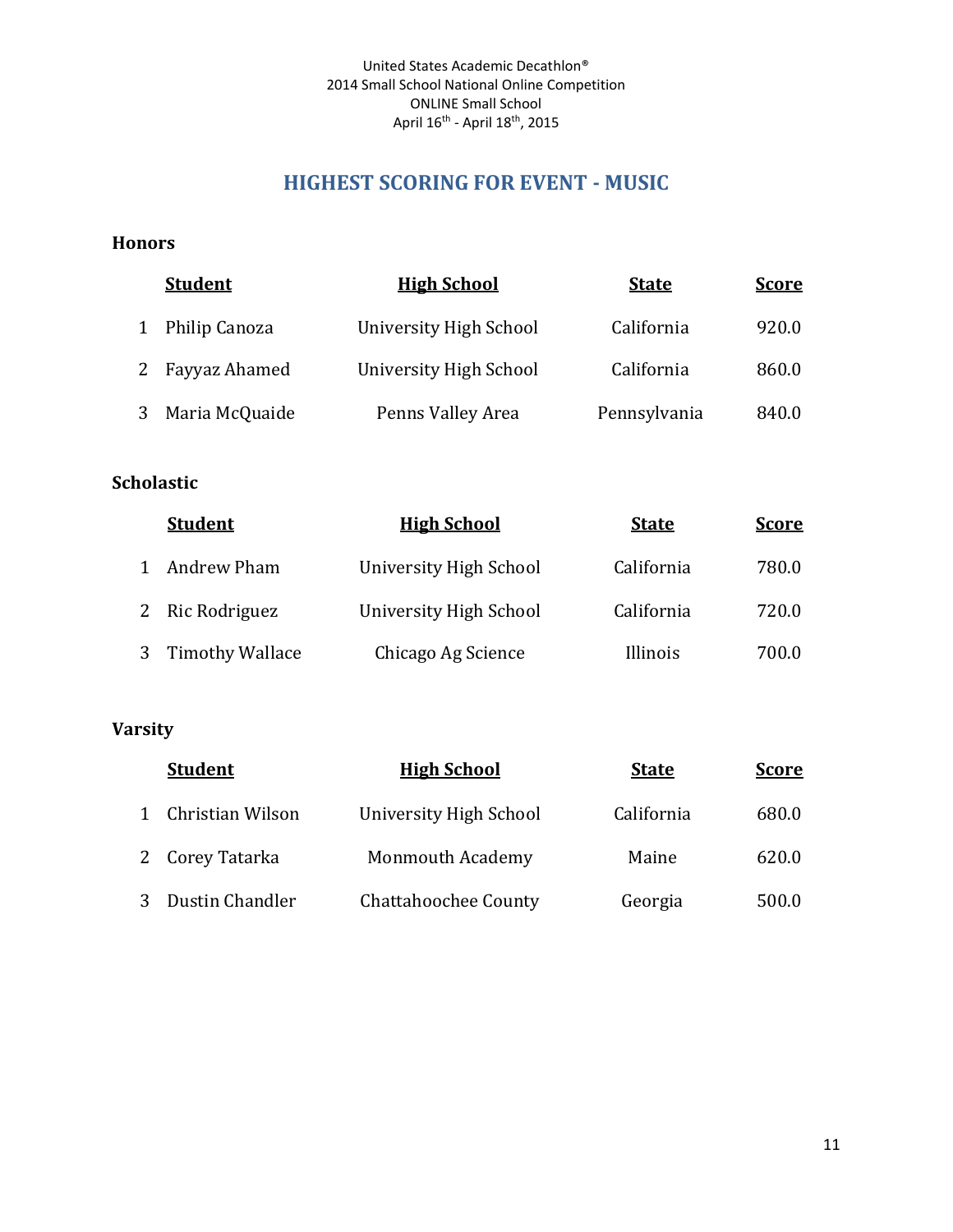# **HIGHEST SCORING FOR EVENT - SCIENCE**

#### <span id="page-11-0"></span>**Honors**

|   | <b>Student</b>        | <b>High School</b>     | <b>State</b> | <b>Score</b> |
|---|-----------------------|------------------------|--------------|--------------|
| 1 | Yixue (Anna)<br>Cheng | <b>BASIS Chandler</b>  | Arizona      | 960.0        |
| 1 | Fayyaz Ahamed         | University High School | California   | 960.0        |
| 2 | Maria McQuaide        | Penns Valley Area      | Pennsylvania | 860.0        |
| 2 | Ben Kupp              | Penns Valley Area      | Pennsylvania | 860.0        |
|   | Philip Canoza         | University High School | California   | 820.0        |

## **Scholastic**

| <b>Student</b>   | <b>High School</b>     | <b>State</b> | <b>Score</b> |
|------------------|------------------------|--------------|--------------|
| Andrew Pham      | University High School | California   | 820.0        |
| Sean Chan        | University High School | California   | 800.0        |
| Ric Rodriguez    | University High School | California   | 800.0        |
| Nathan Veillon   | DaVinci Academy        | Utah         | 680.0        |
| Brayden Stauffer | DaVinci Academy        | Utah         | 680.0        |

|   | <b>Student</b>     | <b>High School</b>     | <b>State</b> | <u>Score</u> |
|---|--------------------|------------------------|--------------|--------------|
|   | 1 Christian Wilson | University High School | California   | 700.0        |
|   | 2 Jacob Stephenson | South Central Calhoun  | lowa         | 680.0        |
| 3 | River Gowin        | <b>BASIS Chandler</b>  | Arizona      | 640.0        |